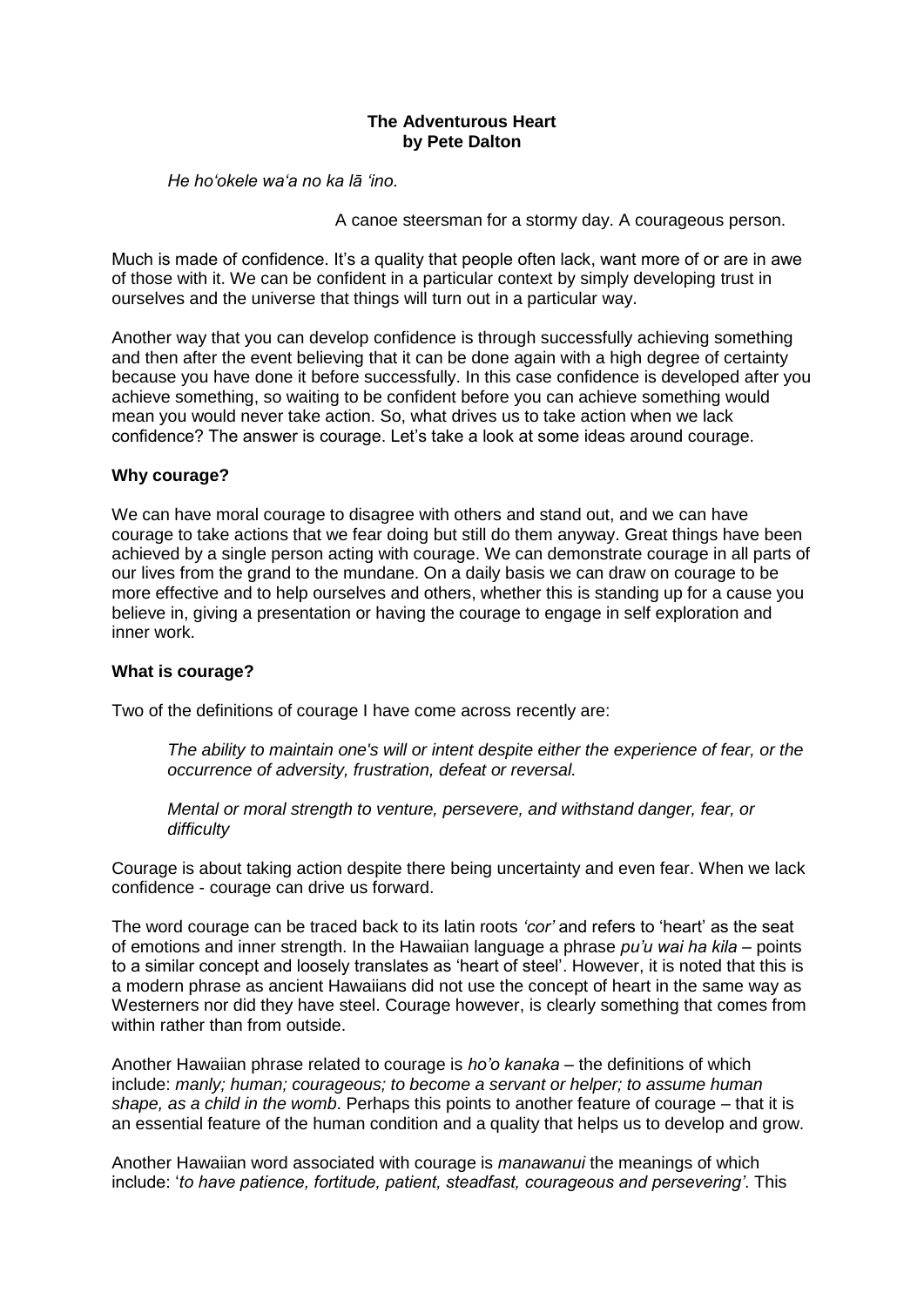alludes to the quality of perseverance that is linked to courage. People who are effective often display not only courage to act in spite of fear and uncertainty but also the ability to act time and time again with persistent determination.

The phrase *lepahü* means '*to lose courage, to give up*'. Lack of courage is associated with giving up – the antithesis of perseverance. Interestingly, two components of this word are *lele* one meaning of which is 'to fly' and '*pahu*' one meaning of which is 'to thud'. So in a sense to lose courage and give up is to 'land with a thud'.

*A'o nö i ke koa, a'o nö i ka holo*

-Learn when to be brave, learn when to run

Koa is a very important word in Hawaiian for courage and bravery. It features in the preceding phrase, which highlights that prudence and knowing when to act is linked to courage.

# **Courage- some lessons from Oz**

Films and books provide classic teaching tales. The search for courage was one of the themes in the 1939 film The Wizard of Oz. Here the Cowardly Lion is engaged on a quest to find courage and towards the end of the film when the Lion meets the Wizard there are some lessons we can learn.

### *Our thinking affects our courage*

The wizard tells the lion *"you are a victim of disorganised thinking"* – an astute observation indeed. Much of the fear that holds us back is there because we project our thoughts into an uncertain future and play out worst case scenarios which in all likelihood probably won't happen. In these cases, our thinking can be considered 'disorganised' and as a result we can lack courage.

#### *Courage comes from within*

That the lion is mistakenly on a quest to find courage outside of himself also emphasises the point that courage comes from within.

# *Courage involves taking action*

The wizard tells the lion *"back where I come from, we have men who are called heroes. Once a year they take their fortitude out of mothballs and they parade it down the main street and they have no more courage than you have".* A difference between someone who achieves something and someone who holds back is that they were prepared to take action despite the fear and uncertainty.

#### *Courage is linked to wisdom*

The wizard also reframes the Lions behaviour by saying "*you are under the unfortunate delusion that because you run away from danger, you have no courage, you are confusing courage with wisdom".* This alludes to another feature of courage - that it is linked to wisdom. Courage is not about taking action no matter what the circumstances are, which may be considered to be foolhardy and disastrous. Instead courage involves some degree of wisdom and good judgement to weigh up a situation and then to choose whether or not to act.